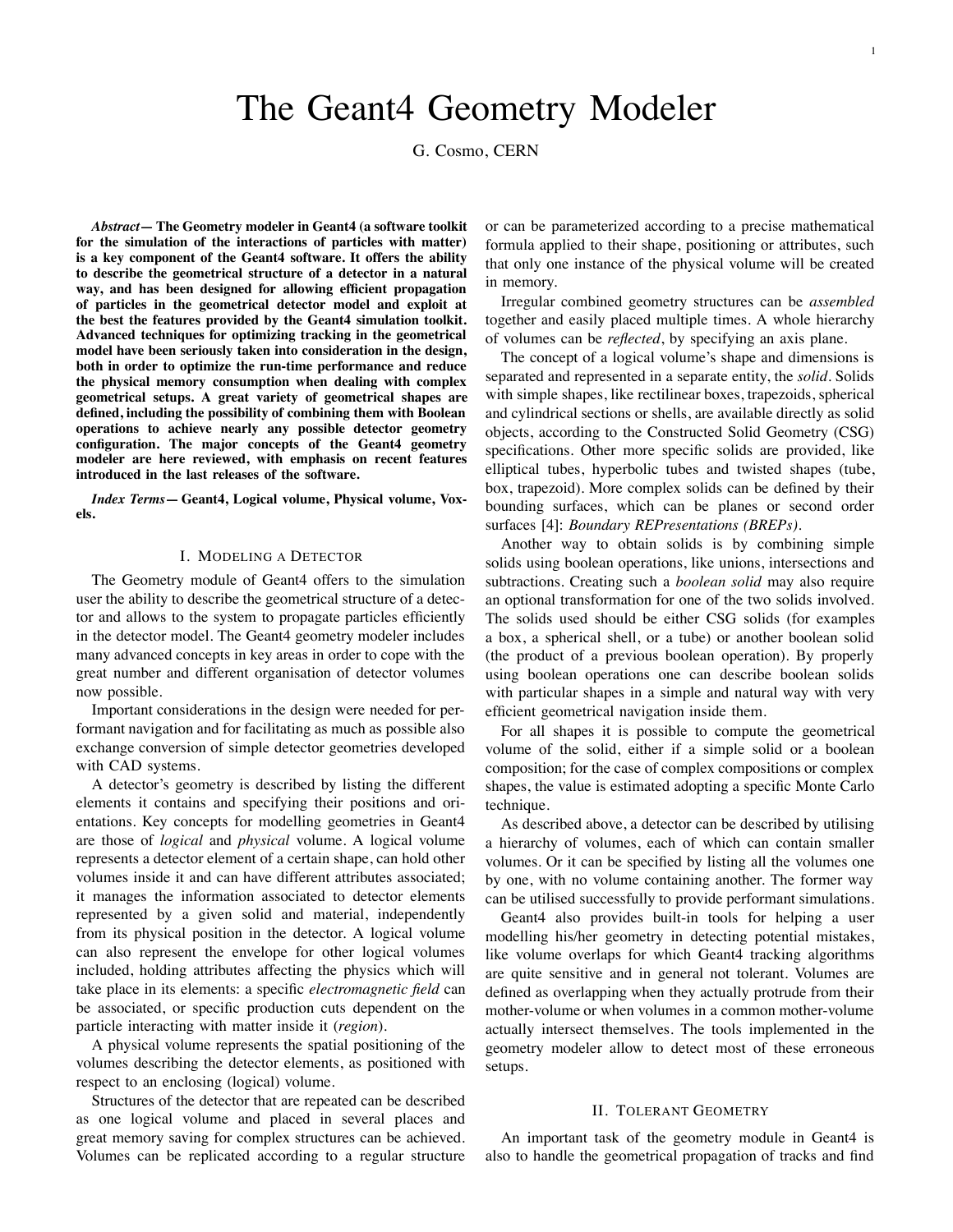their intersections with volume boundaries even in the case of charged particles in a magnetic field. This geometrical or "pure" tracking consists of three steps:

- 1) Identify the solid in which the particle is inside.
- 2) Calculate the intersection distance to volumes inside of the current solid, and to the current solid's boundary (exiting distance).
- 3) Calculate the minimum step, and move the particle.

Geant4's propagation methods were designed to overcome limitations present in previous simulation packages (where particles were sometimes moved by small steps in order to cross a volume boundary) and to provide accuracy and efficiency. To minimise the number of geometrical calculations, tracks are propagated exactly to boundaries and their state is stored: whether it is on a boundary, whether it is exiting the current volume, etc.

Volume boundaries are effectively given a very small but finite 'thickness' to take into account the roundoff and accumulated errors of floating point arithmetic. Thanks to this "tolerant" geometry [3], intersections with boundaries less than the tolerance from the point will be ignored if the direction of the particle is away from the boundary. The thickness (or tolerance) is chosen to be very small compared to detector features but much larger than the expected arithmetic errors.

The number of steps a particle must take to traverse a detector is therefore much reduced. However, in order to efficiently traverse a detector model geometry, it is critical to reduce the number of intersections of candidate volumes made in each step. As intersections are potentially costly operations, we seek an optimisation method to minimise the number of them required.

# III. OPTIMISATION TECHNIQUES

While tracking through the detector, a particle may encounter any one of several detector parts at each step. Calculating the intersection of a track with every daughter volume at each tree level would be extremely inefficient. Different methods also inspired by techniques used in ray tracing, have been studied to optimise the process by lowering the number of candidate volumes to be tested for intersection.

A possible technique is the one adopting *virtual divisions*, which consists of having mother volumes sliced evenly along one axis into sections. Each section stores pointers to the sub-volumes it contains, compressed by bunching together common lists. This scheme works well in a hierarchical detector description, where the number of structured daughter volumes is small. It will fail though for 'flat' geometries, where a large number of sub-volumes may exist and the level of detail in different regions of the model detector varies greatly.

Other techniques based on *fixed* or *variable grids* foresee storing for each cell of the grid a list of pointers to the volumes intersected. The contents of each cell can be determined entirely at initialisation time, based on the bounding box of each volume. Fixed size grids have the disadvantage of memory consumption versus finer granularity dictated by small detector components. The usage of variable grids would overcome this

problem but would make more complex intersection tests and determining within which cell a particle is inside.

In Geant4 a different optimisation technique is adopted. The technique is derived from the *voxels*-based method also adopted in ray tracing, where space is subdivided into cubical volume elements (voxels) and a tree based map is created by recursively dividing the detector into octants. A traditional voxel based technique retains the disadvantage of grid based methods in that every voxel intersected along the particle's trajectory must be tested for intersection. In the *smart voxels* technique [2] adopted in Geant4, for each mother volume, a one dimensional virtual division is performed. The best axis for the virtual division is chosen by using a heuristic where equal subdivisions are gathered into single bins. Each division containing too many volumes is then refined by applying virtual division again, but using a second Cartesian axis. If the resultant subdivisions contain too many volumes, a further refiniment can be performed by dividing again along a third Cartesian axis.

If a hierarchy of volumes exists, the local axes introduced typically aid in producing efficient space decomposition. For a "flat hierarchy" smart voxels can produce either a simple virtual division if volumes are regular and suitably placed, or a deep tree if it contains many volumes of different sizes and placements. Such technique allows to greatly improve runtime performance for "pure" tracking, up to 20 times for "flat" geometries compared to the traditional techniques adopted in previous simulation packages.

Smart voxels are computed at initialisation time, and require small memory and computing resources. At tracking time searching is done in the hierarchy of virtual divisions. This method for pure tracking was found to be very well performant and does not require the need to tune detector description parameters.

### IV. PERSISTENCY OF GEOMETRY MODELS

There are several way by which a user can define the actual geometry description in Geant4: either by directly coding it in pure C++, making use of the APIs defined in the Geant4 toolkit; either defining it by means of the GAG Java visual tool [5] and then directly generating the related C++ code to be integrated; either by importing/exporting the geometry model with GDML (Geometry Description Markup Language) [6].

GDML is a markup language based on XML and is aimed to define a common approach for sharing and exchanging of geometry description data. Through GDML it is possible in Geant4 to store persistently on an ASCII file all the information related to a geometry model: material definitions, solids and volumes compositions, including replications and size/positioning parameterisations.

#### V. CONCLUSION

The geometry modeler of Geant4 is capable of describing complex geometries made of a combination of a large variety of shapes. Geometrical shapes are represented as separate entities (*solids*) which define the *logical* structure of the *volumes* positioned in the model.